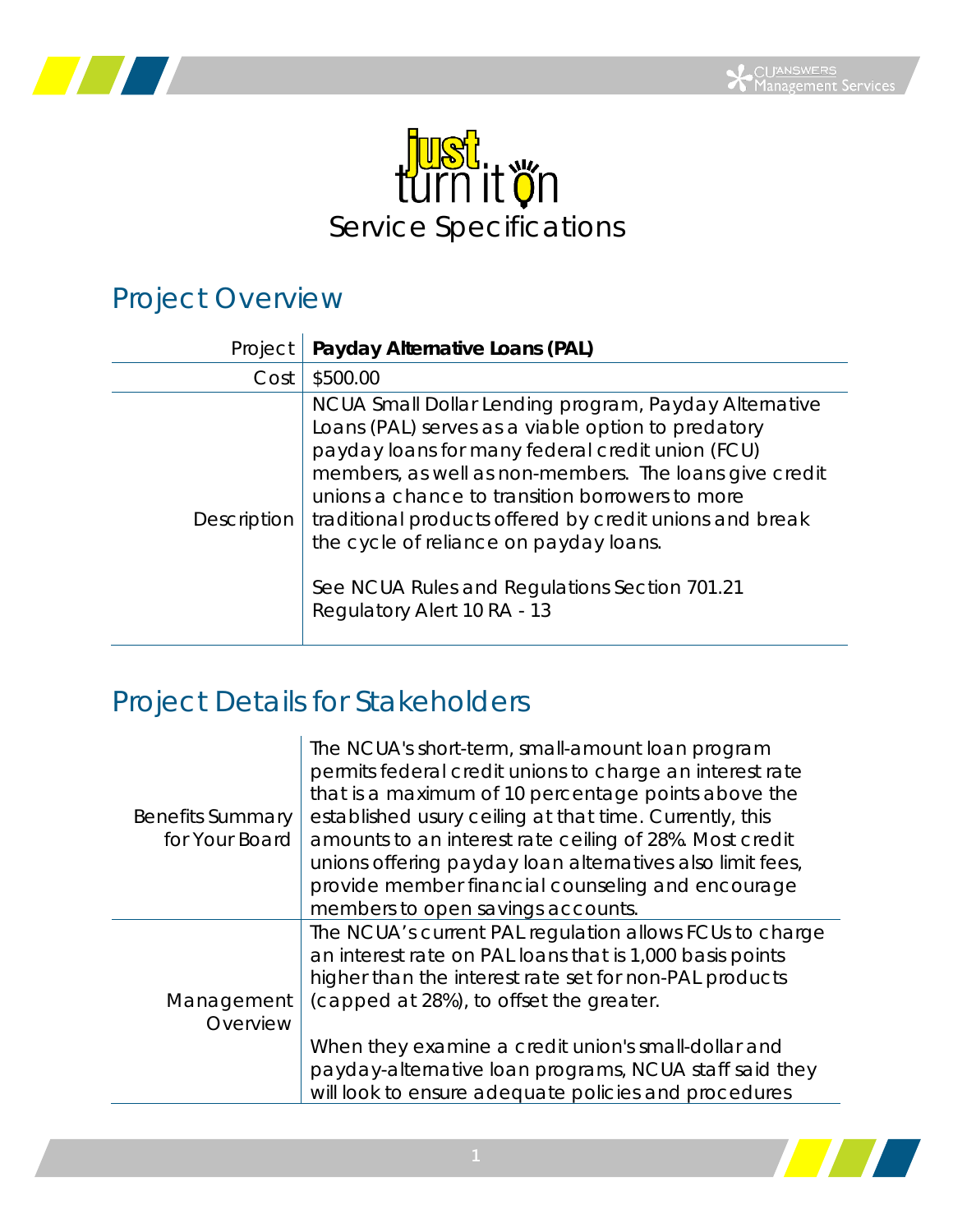

and sufficient documentation of loan files. NCUA examiners will also check for verified application fees as well as established and well-monitored lending limits risk involved and higher rate of delinquency and working within the conditions of the program

## Project Schedule

Below is a schedule of tasks that we will complete as part of this Just Turn It On project.

|        | Deadline | <b>Task Description</b>                                                                                                                                                                                                                                                                                                                                                                                                                                                                                                                                                                                                                                                                                                                                                                                                                              |
|--------|----------|------------------------------------------------------------------------------------------------------------------------------------------------------------------------------------------------------------------------------------------------------------------------------------------------------------------------------------------------------------------------------------------------------------------------------------------------------------------------------------------------------------------------------------------------------------------------------------------------------------------------------------------------------------------------------------------------------------------------------------------------------------------------------------------------------------------------------------------------------|
| Step 1 |          | Credit union staff will review the NCUA Rules and<br>Regulations section 701.21 Regulatory Alert 10 RA-13                                                                                                                                                                                                                                                                                                                                                                                                                                                                                                                                                                                                                                                                                                                                            |
| Step 2 |          | CU*Answers will create a new loan category with<br>supporting GL numbers and loan products                                                                                                                                                                                                                                                                                                                                                                                                                                                                                                                                                                                                                                                                                                                                                           |
| Step 3 |          | The credit union will determine form requirements if<br>any (custom programming of forms is a separate fee)                                                                                                                                                                                                                                                                                                                                                                                                                                                                                                                                                                                                                                                                                                                                          |
| Step 4 |          | The credit union will be provided with instructions on<br>how to update their loan products, how to create<br>loan samples and provide reports to their provider.                                                                                                                                                                                                                                                                                                                                                                                                                                                                                                                                                                                                                                                                                    |
| Step 5 |          | Review conditions of PAL program<br>The principal amount of the PAL loan is not less<br>than \$200 and not more than \$1000<br>The PAL loan has a minimum maturity term of<br>one month and a maximum maturity term of six<br>months<br>The FCU does not make more than three PAL<br>$\bullet$<br>loans in any rolling six-month period to any one<br>borrower and makes no more than one PAL<br>loan at a time to a borrower<br>The FCU does not rollover any PAL loan<br>The FCU fully amortizes the loan<br>The FCU sets a minimum length of membership<br>$\bullet$<br>requirement of at least one month<br>The FCU charges an application fee to all<br>$\bullet$<br>members applying for a new PAL loan that<br>reflects the actual costs associated with<br>processing the application, but in no case may<br>the application fee exceed \$20 |